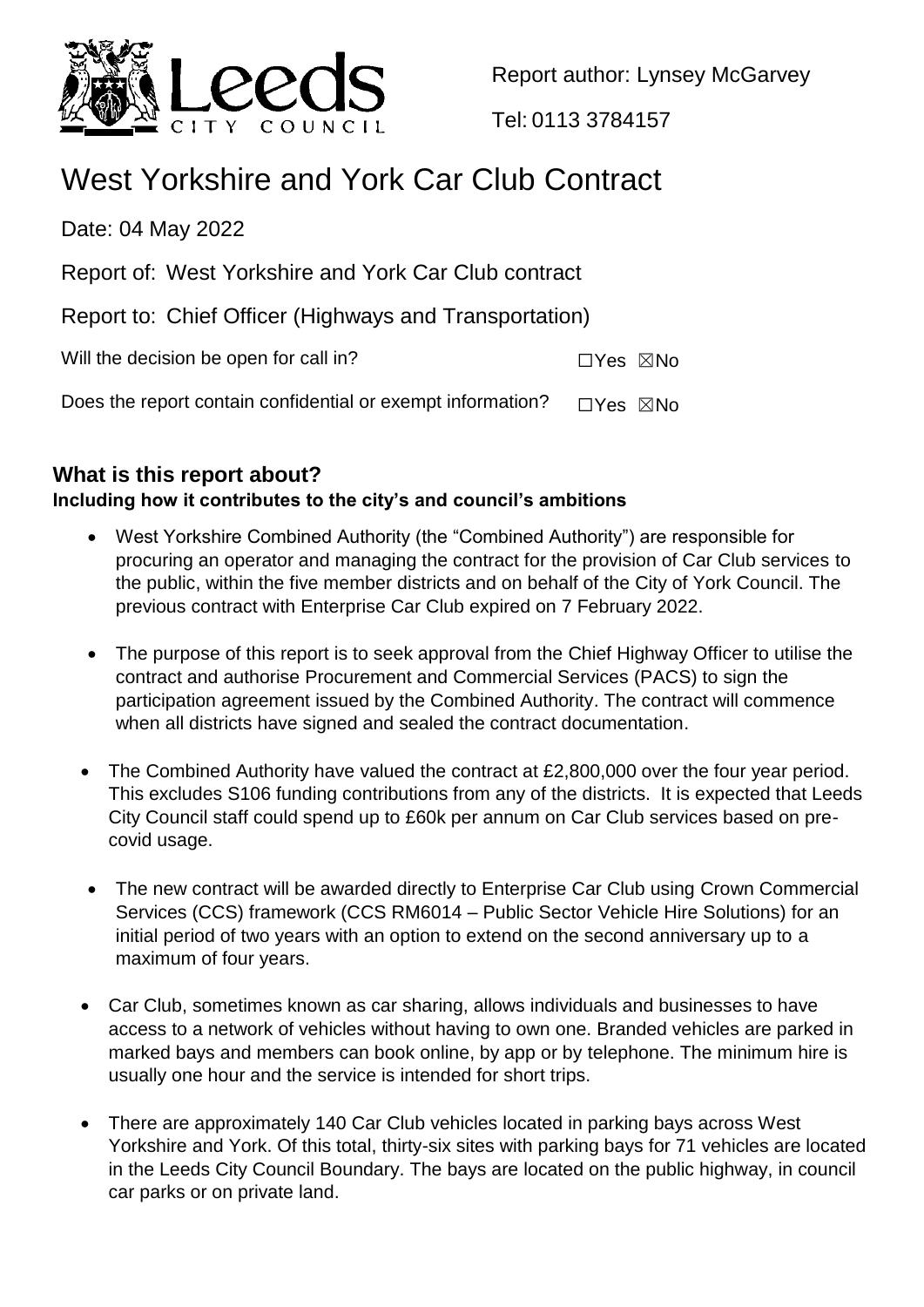Car clubs supports the Council's climate emergency targets by helping to reduce emissions and improve air quality by providing access to low emission mobility that helps break dependency on private car ownership. Developing the Car Club in Leeds helps contribute towards achieving net zero-carbon by 2030.

### **Recommendations**

The Chief Officer Highways and Transportation is requested to:

- a) Note the contents of this report.
- b) Authorise Procurement and Commercial Services (PACS) to sign the participation agreement.

# **Why is the proposal being put forward?**

- 1 The Combined Authority are responsible for preparing, procuring and managing Car Club in West Yorkshire and York. The previous contract was awarded to Enterprise Car Club and expired on 7 February 2022.
- 2 Following consultation with the districts, the Combined Authority have recommended the direct award of the new contract to Enterprise Car Club. The new contract will be for an initial period of two years with an option to extend on the second anniversary up to a maximum of four years. Districts can choose to withdraw unilaterally from the contract after the initial 2 year period. The contract documentation has been prepared by the Contract Administrator at the Combined Authority and issued to all signatory Local Authorities.
- 3 The contract value has been estimated on all spend (public and local authority use) in 2021, see table 1. This value excludes S106 fund contributions from districts.
- 4 The expected expenditure by Leeds City Council staff is estimated to be around £60,000 per annum based on usage prior to covid lockdown, see table 2 below.

#### 5 **Table 1 West Yorkshire Car Club contract value**

| <b>District</b>                                                    | Total public/private spend in 2021 |
|--------------------------------------------------------------------|------------------------------------|
| <b>Bradford</b>                                                    | £49,205                            |
| Calderdale                                                         | £7,400                             |
| <b>Kirklees</b>                                                    | £48,463                            |
| Leeds                                                              | £270,529                           |
| Wakefield                                                          | £0                                 |
| York                                                               | £199,283                           |
| <b>Total Annual Spend</b>                                          | £574,880                           |
| 4 year term                                                        | £2,299,520                         |
| <b>Total Call off Contract Spend (20%</b><br>growth)               | £2,759,424                         |
| <b>Anticipated Spend Stated on Contract</b><br><b>Award Notice</b> | £2,800,000                         |

#### **Table 2 West Yorkshire Car Club expenditure in Leeds**

| <b>Expenditure</b>    | 2018    | 2019    | 2020    | 2021    |
|-----------------------|---------|---------|---------|---------|
|                       |         |         |         |         |
| Leeds public<br>spend | 159,100 | 359,346 | 216,013 | 260,022 |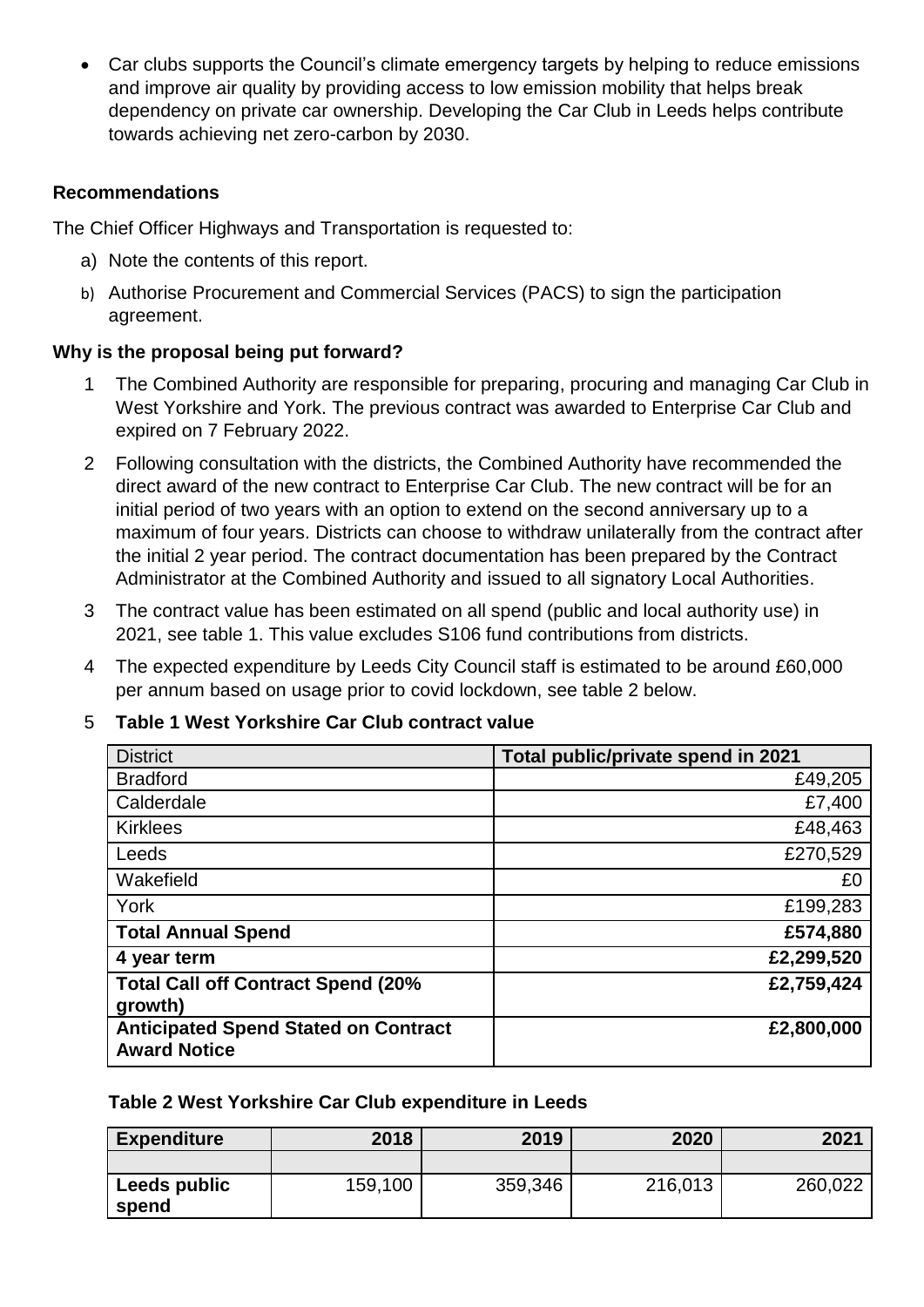| <b>Leeds City</b><br><b>Council spend</b> | 60,672  | 64,194  | 18,637  | 10,507  |
|-------------------------------------------|---------|---------|---------|---------|
| <b>Total</b>                              | 219,772 | 423,540 | 234,650 | 270,529 |

#### **What impact will this proposal have?**

| <b>Wards Affected:</b>            |      |     |  |
|-----------------------------------|------|-----|--|
| Have ward members been consulted? | ∃Yes | ⊠No |  |

6 Car clubs are recognised as a key component for future sustainable transport solutions and the 2021 Leeds Transport Strategy recommends reviewing parking management measures across the Leeds district to include more Car Club locations and expanding our Car Club offering to more areas, making car clubs an integral part of our mobility options.

Currently, there is only one on-highway Car Club bay with an electric vehicle charging point (EVCP) within Leeds district, however this proportion will increase. The Combined Authority have requested City Region Sustainable Transport Settlement (CRSTS) funding to install additional charging points for Car Club in particular at mobility hubs. Leeds City Council will prepare an agreement for reimbursement for use of electricity, maintenance and data charges for existing and future EVCPs by Enterprise Car Club. This will help Leeds contribute towards achieving net zero-carbon by 2030.

7 A permit fee has been introduced as part of the contract (£50 per vehicle) payable to the Districts and this can be used towards maintenance of the parking bays, for example line marking and signage.

# **What consultation and engagement has taken place?**

- 8 Colleagues in PACS have reviewed the documentation and are satisfied that it is in good order.
- 9 The Executive member for Infrastructure and Climate has been informed of the proposal.

# **What are the resource implications?**

- 10 Leeds City Council's Influencing Travel Behaviour staff will continue to work with Enterprise Car Club to promote and support its expansion through Planning, travel plans, and sustainable travel publicity which is already a regular part of the team's workload. Some of this officer time is funded by developer S106 contributions and travel plan review fees.
- 11 The Combined Authority will be the point of contact for any problems/issues raised by the Districts or by the operator. This will be beneficial to Leeds City Council officers as many of the issues currently experienced will now be addressed by the Combined Authority and therefore represents an efficient contract management arrangement.
- 12 Leeds City Council Parking Services permit use of unmarked parking bays at four public car parking sites and one on-street site, and bays on private land have been agreed through the planning process. Revenue for parking loss is not sought as part of this agreement.
- 13 Enterprise Car Club (the operator) will work in partnership with districts and the Combined Authority to provide a service in all existing and new bays created under this contract. If the operator does not wish to take up new bays the Combined Authority or Districts retain the ability to source an alternative provider for these bays. This will require a separate legal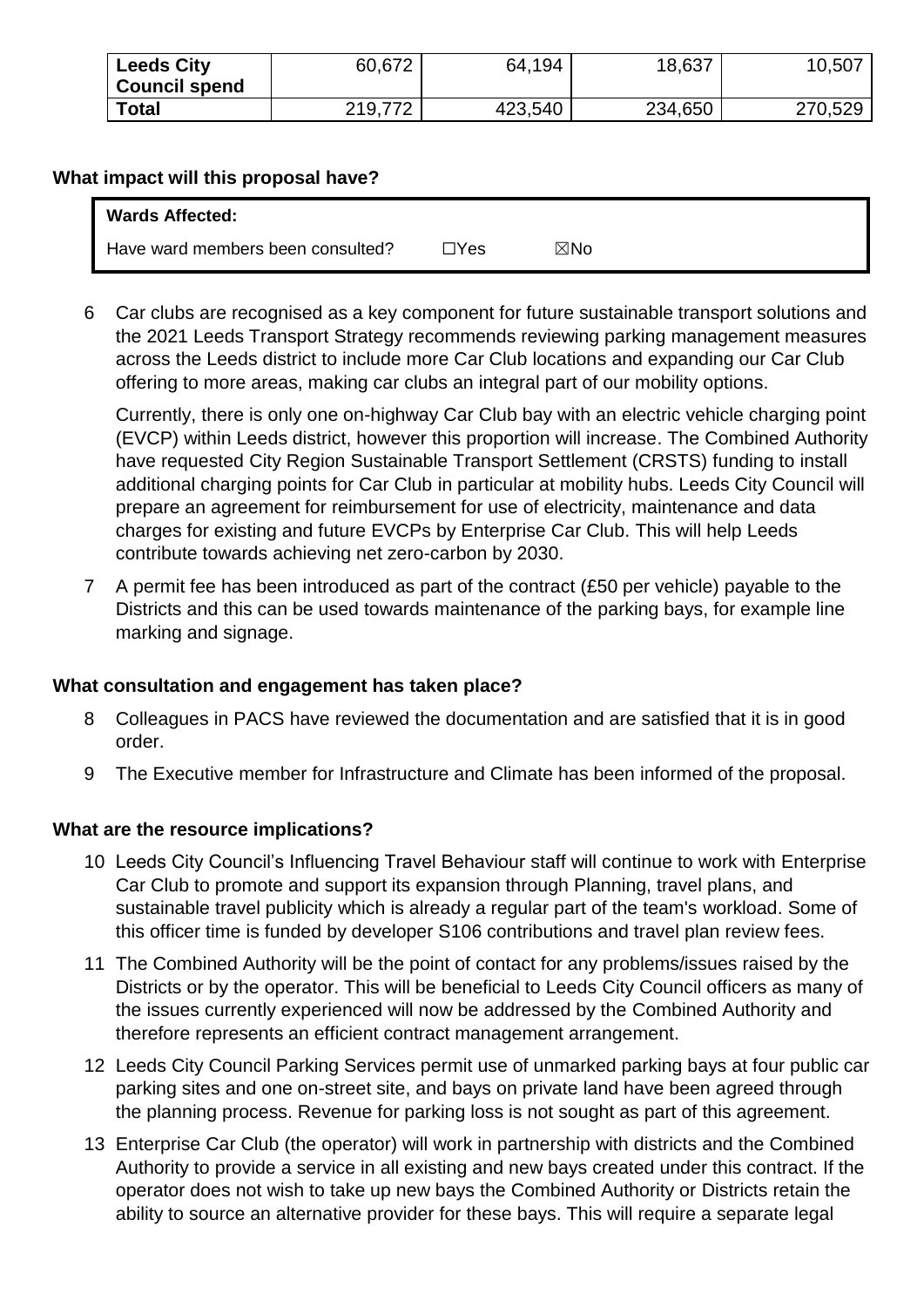contract to be prepared by Leeds City Council officers and will be the subject of another report.

14 Over the next 12 months LCC officers will investigate the benefits of a multi-operator and multi-model contract in line with the Leeds Transport Strategy ambition to expand Car Club. This will be the subject of a further report back to the Chief Highways Officer and may include a recommendation to withdraw from the contract in year 2.

#### **What are the legal implications?**

- 15 WYCA suggest that the contract applies to off-street Car Club bays, for example on private land. Leeds City Council would not be able to enforce this if a private organisation enters into a contract with another Car Club operator.
- 16 Fees and charges associated with Car Club bays in Leeds with EVCPs have not been included in the contract, a separate agreement between Enterprise Car Club and Leeds City Council must be entered into to cover these and will be the subject of another report.

#### **What are the key risks and how are they being managed?**

- 17 Enterprise Car Club hold CoMoUK accreditation and this ensures that all of their vehicles meet the standards set out within the accreditation documents. The accreditation offers a level of assurance to users.
- 18 To ensure LCC are reimbursed for use of electricity, maintenance and data charges at existing and future charging points, a separate agreement must be prepared between Leeds City Council and Enterprise Car Club.

#### **Does this proposal support the council's 3 Key Pillars?**

☒Inclusive Growth ☒Health and Wellbeing ☒Climate Emergency

- 19 The West Yorkshire Transport Strategy 2040 identifies Car Clubs as a key policy objective and as an integral part of 'Mobility as a Service' (MaaS) ambitions; "We will expand our Car Club networks to provide more choice for car travel, and provide more, low emission vehicles in the Car Club fleet."
- 20 The Leeds Transport Strategy makes direct reference to Car Clubs and their role in reducing private car ownership but still enabling people to travel by car when necessary identifies the important role of Car Clubs in 'Creating healthier streets, spaces and communities' by including more spaces for Car Clubs, and as a means to develop a local shared-ownership model of transport alongside bike sharing. Car Clubs will help define our shared transport vision as part of new mobility solutions.
- 21 Car Club use brings additional benefits such as improved air quality due to reduced congestion and private car ownership, as well as promoting more active travel.
- 22 The Car Club will have the greatest benefit for those who can drive and who do not currently have access to a vehicle and whose mobility is constrained by lack of public transport options.
- 23 Leeds City Council encourage Car Club parking bays to be fitted with electric vehicle charging points in new developments. In addition, the Combined Authority have bid for funding to install electric vehicle charging points and Car Club parking at mobility hubs. Enterprise Car Club have agreed to supply electric vehicles at these sites. The contract also contains objectives around customer experience to promote use of electric vehicles.